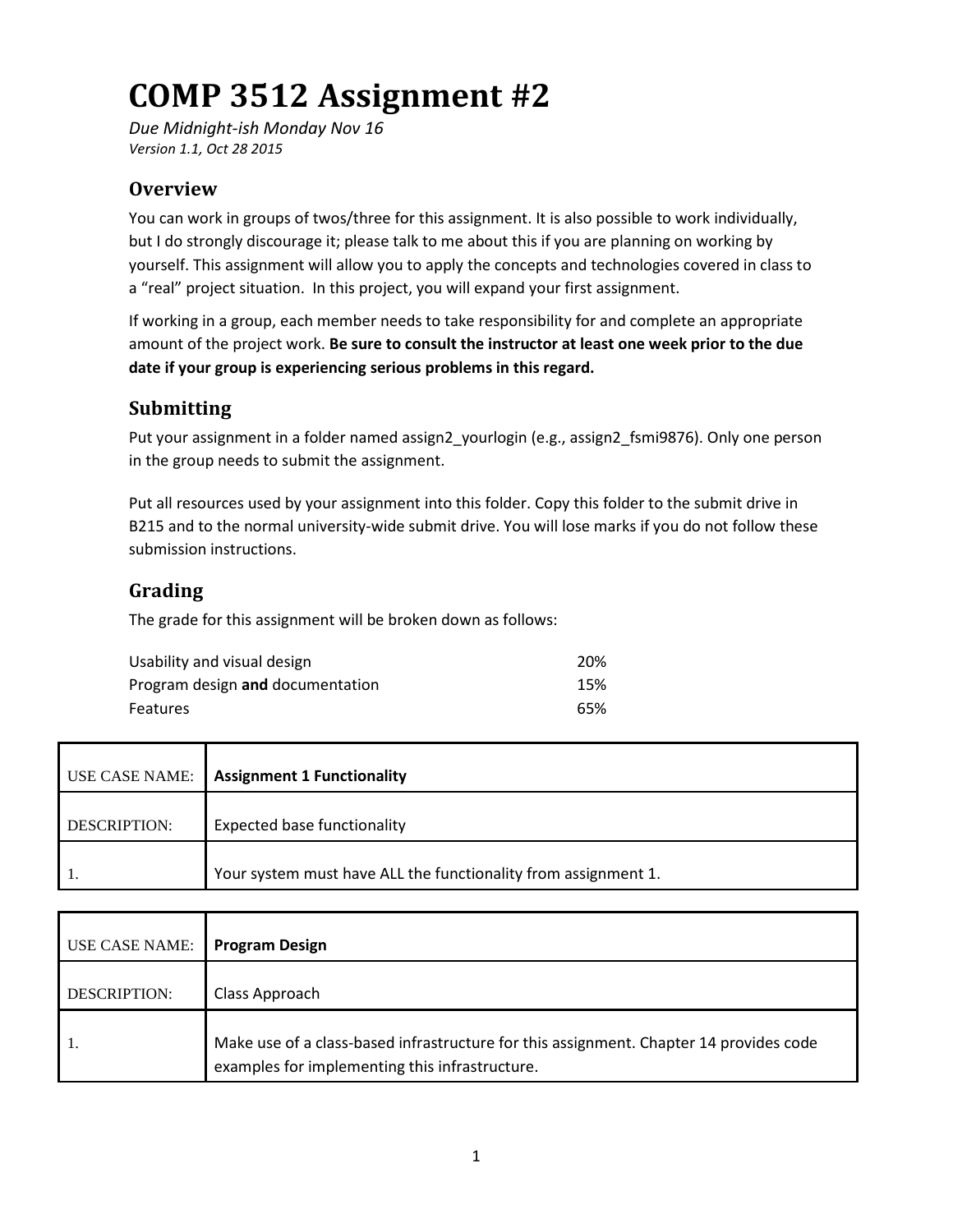| USE CASE NAME: | <b>Navigation</b>                                                                                                                                                                                                                                                                                                                                                                                                                       |
|----------------|-----------------------------------------------------------------------------------------------------------------------------------------------------------------------------------------------------------------------------------------------------------------------------------------------------------------------------------------------------------------------------------------------------------------------------------------|
| DESCRIPTION:   | The web site's navigation system.                                                                                                                                                                                                                                                                                                                                                                                                       |
| 1.             | To your existing navigation in the top row, add a Favorites and a Print Cart link. These will<br>take the user to View Favorites and View Print Cart cases. For each of these links, the label<br>for the link should include a count of the items in the respective lists (e.g., if there are<br>three items in the Favorites list, the link label would be: Favorites (3). Please use the<br>Bootstrap Badge class for these numbers. |

| <b>USE CASE NAME:</b> | <b>Bootstrap Theme and Site Design</b>                                                                                                                                                                                                                                                                                                                              |
|-----------------------|---------------------------------------------------------------------------------------------------------------------------------------------------------------------------------------------------------------------------------------------------------------------------------------------------------------------------------------------------------------------|
| <b>DESCRIPTION:</b>   | Design site's appearance by customizing Bootstrap                                                                                                                                                                                                                                                                                                                   |
| 1.                    | This time around you will be expected to change the visual design of your site. You can use<br>the Customize facility in the Bootstrap website (http://getbootstrap.com/customize/) or<br>use a live customizer (such as http://bootstrap-live-customizer.com/). Both options can be<br>used to create a new alternate version of bootstrap.css.                    |
|                       | You may want to make use of a color scheme designer such as<br>http://colorschemedesigner.com, http://www.colourlovers.com, https://kuler.adobe.com,<br>or http://design-seeds.com if you need help coming up with a color scheme. Your color<br>scheme must be substantially different from what you used in Assignment 1.                                         |
|                       | Your customized theme must also use two fonts from the Google Web Fonts collection.<br>I expect more than just color changes. You will also want to change things like navigation<br>bar sizes, footer appearance, panel sizes, font sizes, etc. Many of these you can do via the<br>customizer; others may require additional CSS formatting outside of Bootstrap. |
|                       | Minor style changes to the basic Bootstrap "look" will receive lower design marks than<br>those groups that make more substantial changes.                                                                                                                                                                                                                          |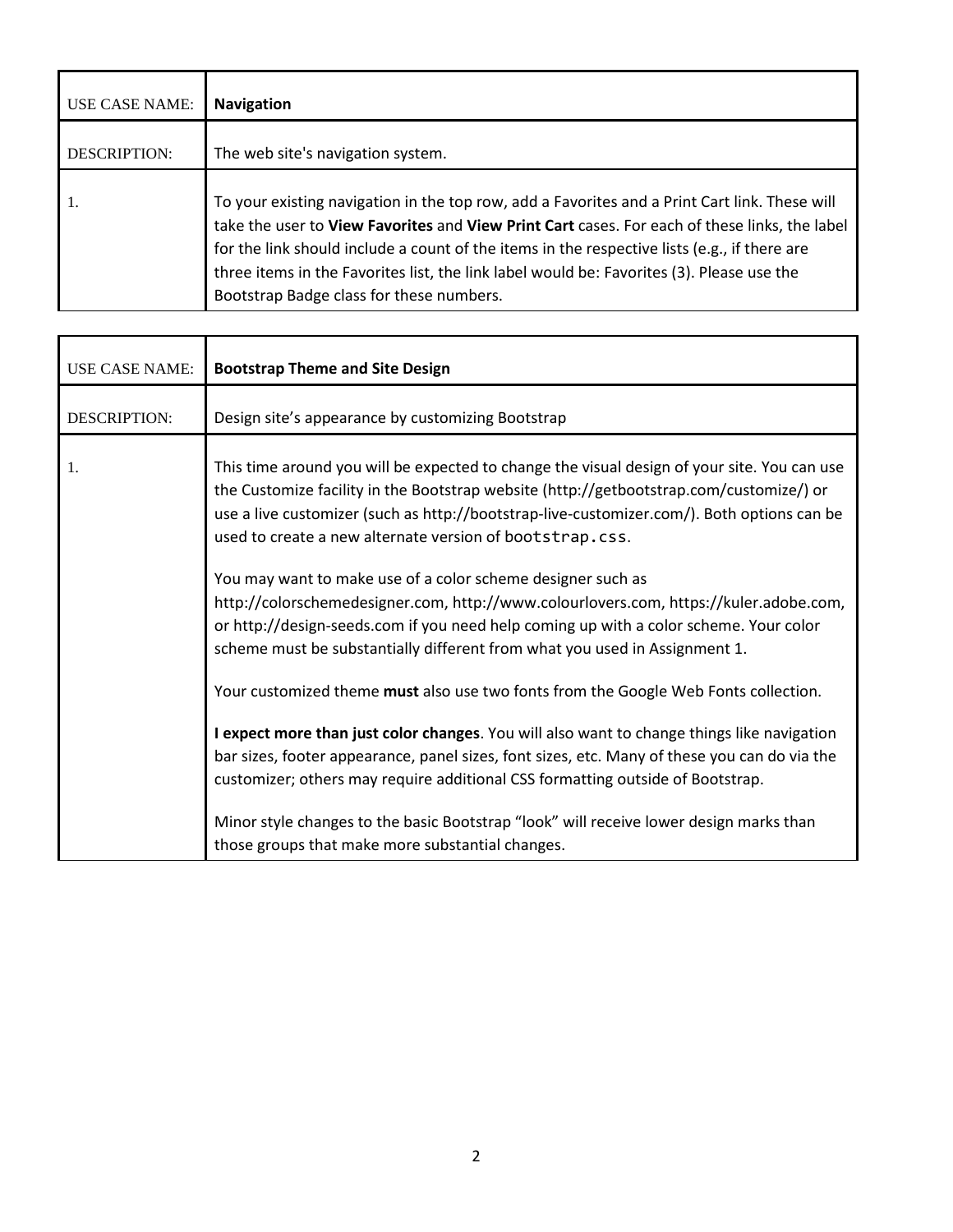| USE CASE NAME: | <b>About Us</b>                                                                                                                                                                                                                                                                                                                                                                                                   |
|----------------|-------------------------------------------------------------------------------------------------------------------------------------------------------------------------------------------------------------------------------------------------------------------------------------------------------------------------------------------------------------------------------------------------------------------|
| DESCRIPTION:   | Display information about this site                                                                                                                                                                                                                                                                                                                                                                               |
| 1.             | The system will display information about this site. Be sure to mention that this site is<br>hypothetical and was created as a term project for COMP 3512 at Mount Royal University<br>taught by Randy Connolly. As well, be sure to list the group member names and roughly<br>what parts of the project each member implemented. If you used any external resources,<br>be sure to cite (or link to) them here. |

| <b>USE CASE NAME:</b> | Simple Search                                                                                                                                                                         |
|-----------------------|---------------------------------------------------------------------------------------------------------------------------------------------------------------------------------------|
| <b>DESCRIPTION:</b>   | System allows user to search for travel images from a single search box.                                                                                                              |
|                       | This use case is initiated when a user enters text into search box and hits some type of<br>submit button or link. Note: this search box should be accessible everywhere in the site. |

| <b>USE CASE NAME:</b> | <b>Search Results</b>                                                                                                       |
|-----------------------|-----------------------------------------------------------------------------------------------------------------------------|
| <b>DESCRIPTION:</b>   | System displays a listing of search results                                                                                 |
|                       | This use case is initiated after the user makes a search request.                                                           |
|                       | This system will show the matching images within browse-images.php.                                                         |
|                       | The results will be those images whose image title or description contains the search text<br>(i.e., Like "%searchvalue%"). |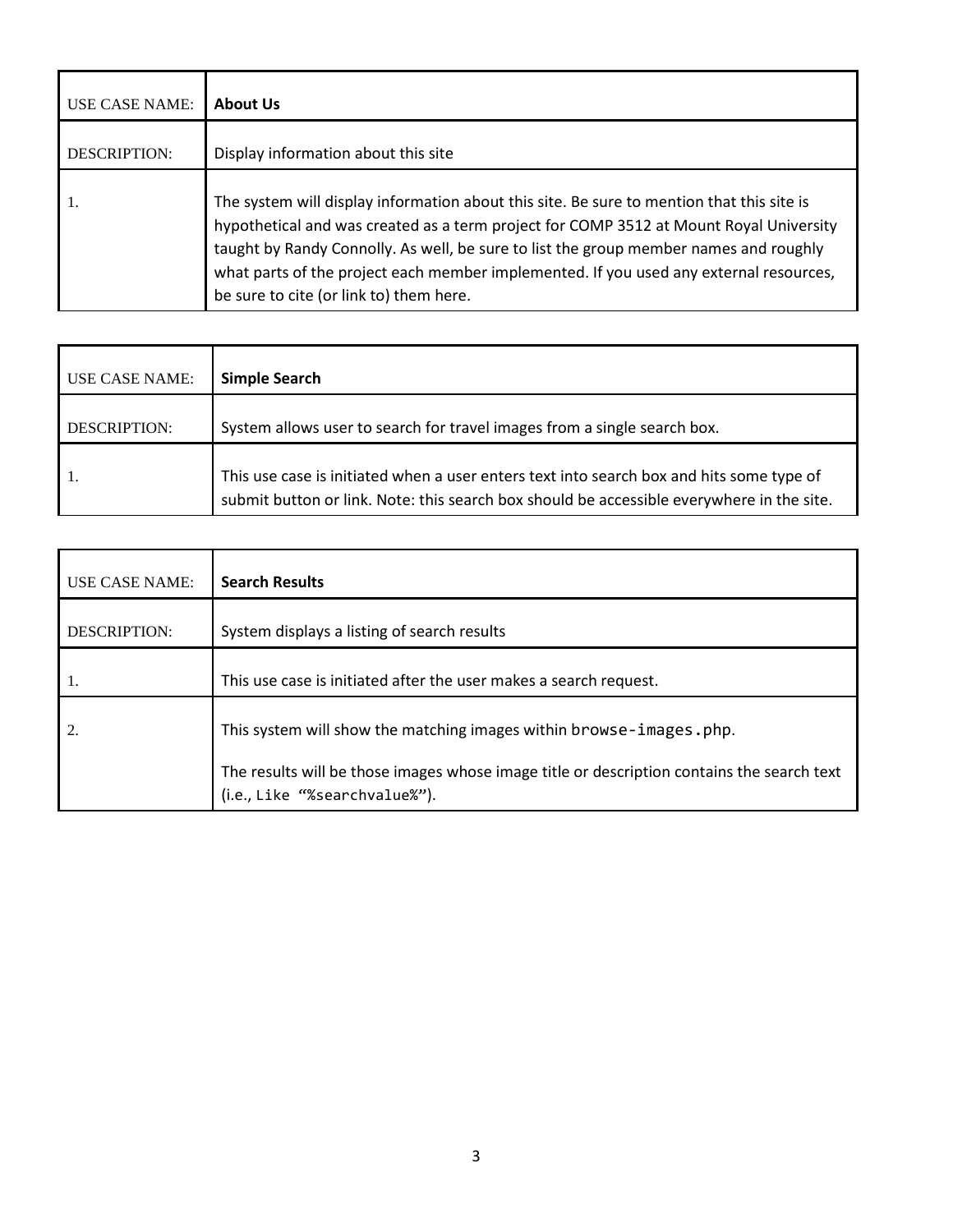| <b>USE CASE NAME:</b> | <b>Add To Favorites</b>                                                                                                                                                                                                         |
|-----------------------|---------------------------------------------------------------------------------------------------------------------------------------------------------------------------------------------------------------------------------|
| <b>DESCRIPTION:</b>   | Way to add an item to the user's favorites (travel image or travel post).                                                                                                                                                       |
| 1.                    | Initiated when user clicks the Add item to favorites link/button.                                                                                                                                                               |
| 2.                    | The system will add the item to the appropriate favorites (i.e., post or travel image) list<br>and then either go to the View Favorites use case or indicate visually somehow that the<br>item has been added to the favorites. |
|                       | The favorites list only needs to last as long as that session.                                                                                                                                                                  |

| <b>USE CASE NAME:</b> | <b>View Favorites</b>                                                                                                                                                                                                                                                                                                                                                            |
|-----------------------|----------------------------------------------------------------------------------------------------------------------------------------------------------------------------------------------------------------------------------------------------------------------------------------------------------------------------------------------------------------------------------|
| <b>DESCRIPTION:</b>   | Way to view and modify the contents of user's favorites list.                                                                                                                                                                                                                                                                                                                    |
| 1.                    | Initiated when user adds an item to the favorites list, or when user clicks the view<br>favorites link/button.                                                                                                                                                                                                                                                                   |
| 2.                    | The system will display a listing of the contents of each of the two favorites list. For<br>favorite posts, display small square image and post title; for favorite images, display small<br>square image and image title. Allow the user to modify the favorites list's contents (i.e.,<br>remove an individual item as well as way to quickly remove all items from the list). |

| <b>USE CASE NAME:</b> | <b>Add To Print Cart</b>                                                                                                                                                               |
|-----------------------|----------------------------------------------------------------------------------------------------------------------------------------------------------------------------------------|
| <b>DESCRIPTION:</b>   | Way to add a travel image to the user's Print Cart.                                                                                                                                    |
| 1.                    | Initiated when user clicks the Add item to print link/button.                                                                                                                          |
|                       | The system will add the item to the print cart list and then either go to the View Print<br>Cart use case or indicate visually somehow that the item has been added to the print cart. |
|                       | The Print Cart list only needs to last as long as that session.                                                                                                                        |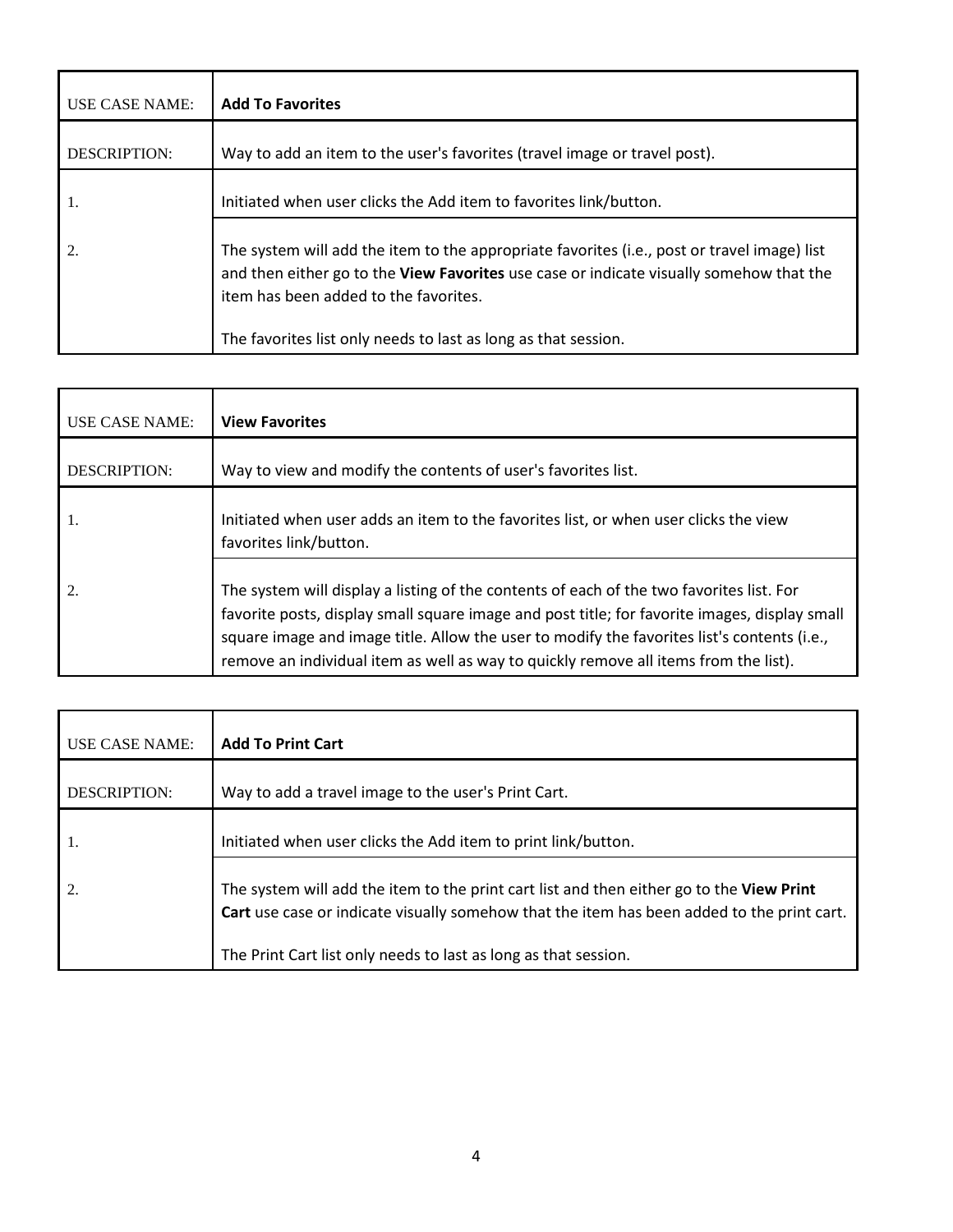| <b>USE CASE NAME:</b> | <b>View Print Cart</b>                                                                                                                                                                                                                                                                                                                                                                              |
|-----------------------|-----------------------------------------------------------------------------------------------------------------------------------------------------------------------------------------------------------------------------------------------------------------------------------------------------------------------------------------------------------------------------------------------------|
| <b>DESCRIPTION:</b>   | Way to view and modify the contents of user's print cart list                                                                                                                                                                                                                                                                                                                                       |
| 1.                    | Initiated when user adds an image to the print cart list, or when user clicks the view print<br>cart link/button. The point of the print cart is that the user will be allowed to "order"<br>prints of each image in the print cart.                                                                                                                                                                |
| 2.                    | Allow the user to remove an item or empty the entire print cart.                                                                                                                                                                                                                                                                                                                                    |
| 3                     | For each image in the cart, allow the user to select a print size (either 5"x7", 8"x10",<br>11"x14", or 12"x18") a quantity, a stock and a frame. Defaults are: 8"x10", 1, Matte,<br>None.                                                                                                                                                                                                          |
| 4                     | Display the cost for each image in the cart based on the above values. The base costs for<br>the different sizes are: \$0.50, \$2.50, \$6.00, and \$7.00.                                                                                                                                                                                                                                           |
|                       | For instance, if the user selected 11"x14" and a quantity of 3, then the total for that<br>image would be \$18 (\$6x3). However, the paper stock and frame selections will change<br>these amounts (see next steps).                                                                                                                                                                                |
| -5                    | For each image in the cart, allow the user to select the paper stock (either Matte, Glossy,<br>or Canvas). The additional cost for the different paper stocks vary depending on the size.<br>For 5"x7" and 8"x10" the extra costs for each print are \$0, \$0.50, \$4. For 11"x14" and<br>12"x18" the extra costs for each print are \$0, \$1, \$8.                                                 |
|                       | For instance, if the user selected 11"x14", canvas stock, and quantity of 3, then total for<br>that image would be \$52 ([\$6+\$8]x3). However, the frame selected will change these<br>amounts (see next item).                                                                                                                                                                                    |
| 6                     | For each image in the cart, allow the user to select a frame. The additional cost for the<br>frame varies depending on the frame type and print size. The options are: None [no cost],<br>Blond Maple [\$10, \$12, \$16, \$20], Expresso Walnut [\$10, \$12, \$16, \$20], Gold Accent<br>[\$10, \$12, \$16, \$20], and Silver Metal [\$10, \$12, \$16, \$20]. Those costs are for each<br>quantity. |
|                       | For instance, if the user selected 11"x14", canvas stock, quantity of 3, and silver metal<br>frame, then the total for that image would be \$90 ([\$6+\$8+\$16]x3).                                                                                                                                                                                                                                 |